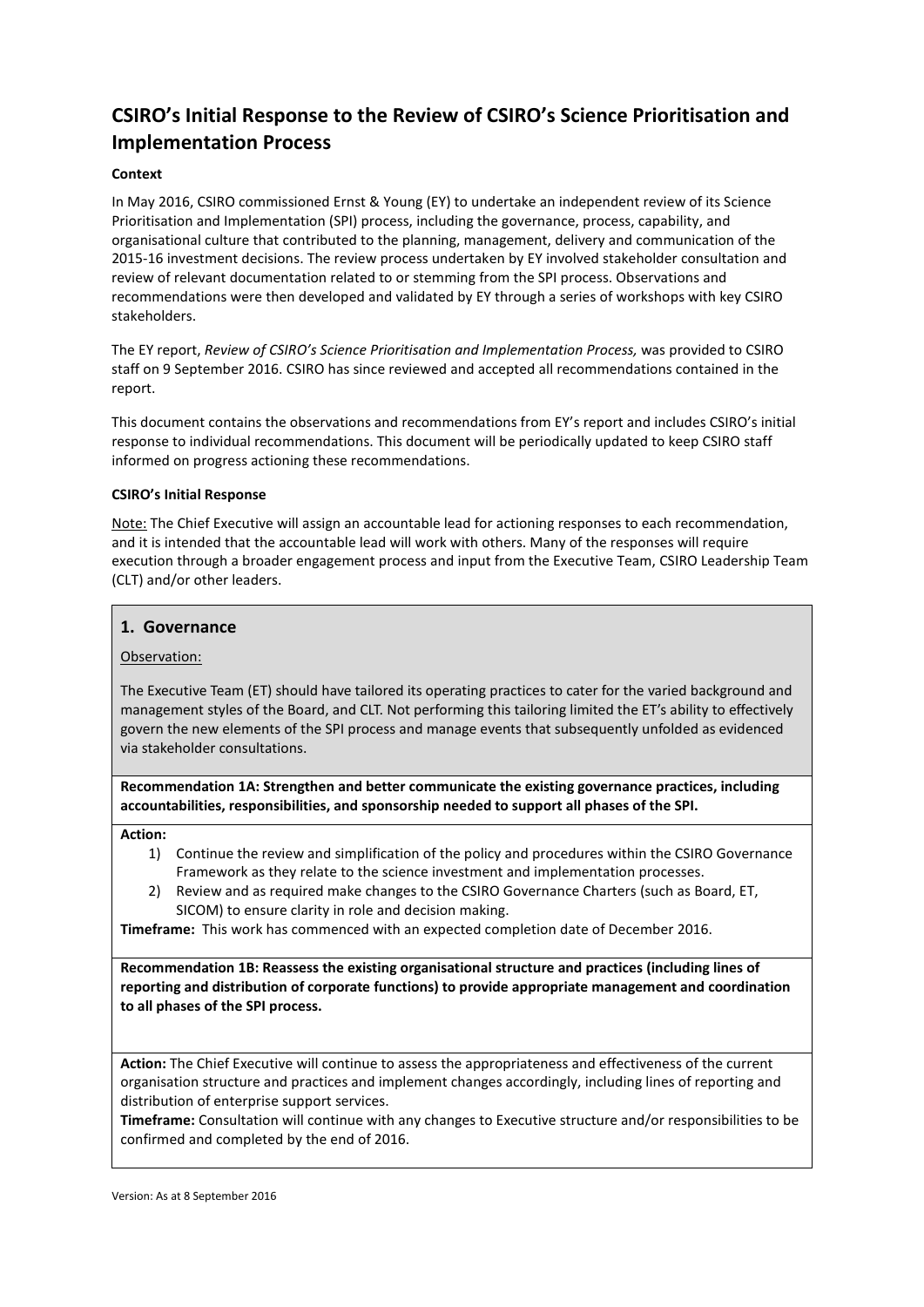# **2. Process**

# Observation:

Although elements of the SPI process were robust and were successfully navigated by most BUs, it could have been better defined and documented from the outset. The intent was to allow greater input and empowerment for BU Leaders into the decision-making process. However, this assumed a level of organisational maturity that was not universally present, resulting in inconsistent understanding and application of the SPI process amongst the CLT. In addition, the Science Prioritisation phase evolved during the period which led to other new activities (i.e. Deep Dives), resulting in inconsistent expectations and/or approaches taken by different BUs.

**Recommendation 2A: Update and improve the documentation of policies, processes and procedures that underpin the SPI for greater clarity of purpose and consistency of approach (e.g. protocols around recording decisions), and ensure they are widely communicated and commonly understood.**

**Action:** Working with relevant functional General Managers and the Business Unit leaders**,** define and update process, policy and procedures and associated documentation for the integrated elements of:

- 1) Enterprise level Investment decision making;
- 2) Integration of enterprise level decision making with business unit and project decision-making *(embedded through SROM);*
- 3) Implication assessment (closely aligned to Risk Assessment recommendation 3A); and
- 4) Delivery (closely aligned to Risk Assessment and Change Management recommendations). **Timeframe:** Process (including key decision points and linkages to inter-related assessment frameworks)

will be documented and communicated by end of October 2016. Full policy and procedures available by March 2017. SROM system development stages and timing to be confirmed.

# **3. Risk Management**

## Observation:

Risks were identified but not formally assessed and documented during the Science Prioritisation phase (except in the October BU plans); were not considered during the Implication Assessment phase; and consequently risk management was mostly ad hoc and reactive during the Delivery phase. There was insufficient discipline in applying CSIRO's existing Risk Management Framework throughout the SPI process. This resulted in the lack of consideration of risk priorities and adequate resourcing in response, consideration of which could have reduced the impacts that arose during implementation.

**Recommendation 3A: Formally integrate CSIRO's existing Risk Management Framework into the SPI process so that risks are optimally identified, monitored and treated, and investment opportunities appropriately resourced, particularly at the Implication Assessment stage.**

**Action:** Aligned with action outlined in 2A above, undertake work to integrate the Risk Management Framework into:

- a. the enterprise level science investment and implementation processes; and
- b. business unit/project processes via SROM.

**Timeframe:** Process (including key decision points and linkages to inter-related assessment frameworks) will be documented and communicated by end of October 2016. Full policy and procedures available by March 2017. SROM system development stages and timing to be confirmed.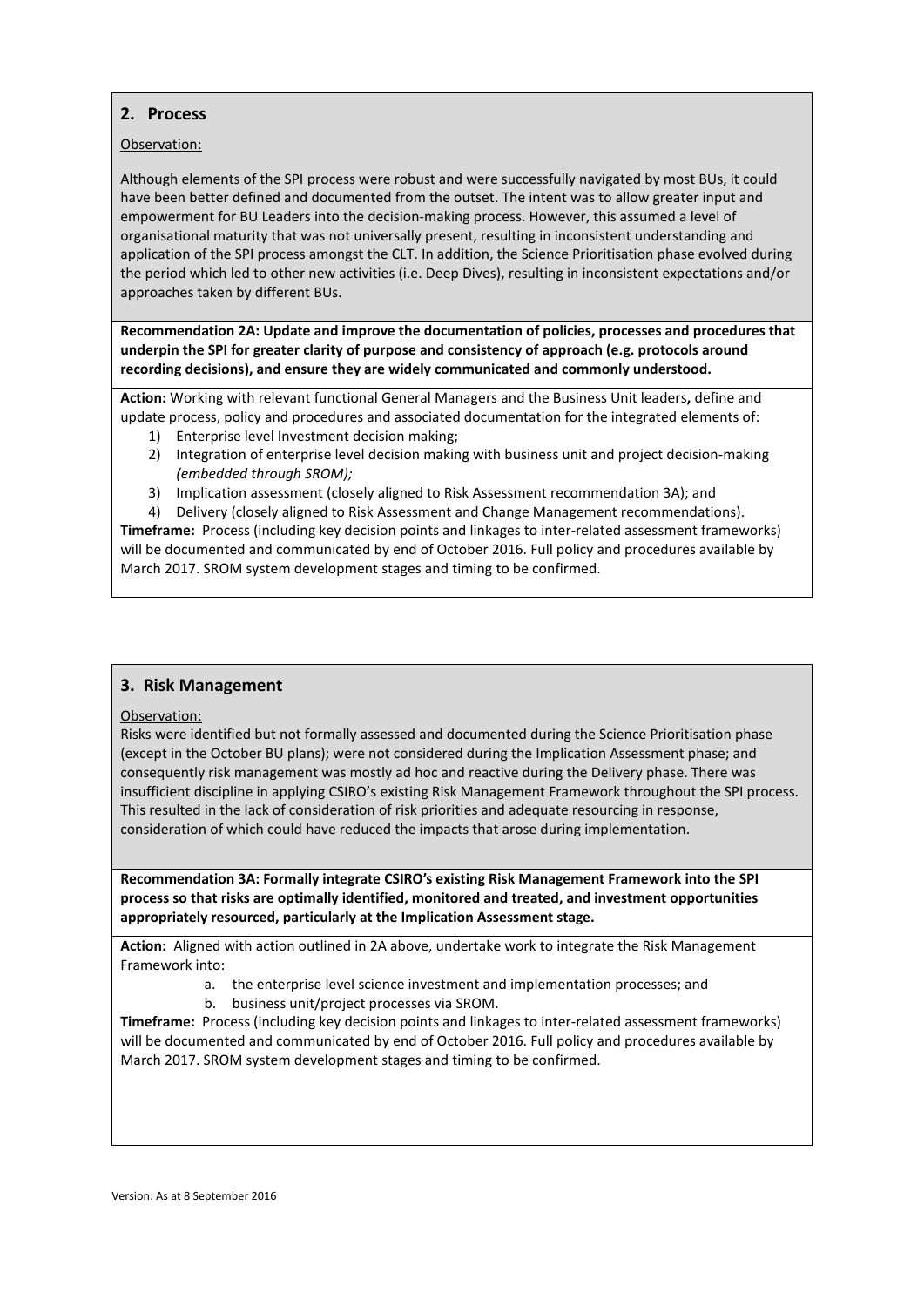**Recommendation 3B: Improve existing risk management practice and culture (through, for example, training and assigning risk owners) to ensure that, at each of the Investment, ET and BU levels, decisions are made and resourced that are risk-based and proportionate, using the best capability (including the CSIRO risk team) and internal and external information.**

#### **Action:**

- 1. Engage with CLT to increase awareness of, and capability for integrating risk-based decision making into day-to-day activities; and
- 2. Integrated risk management practices into existing processes and online systems (see recommendation 2A above), and in-house training (such as leadership courses, induction etc).

#### **Timeframe:**

- 1. Completed by November 2016**.**
- 2. Alignment with recommendation 2A March 2017; integration with new and existing training courses is ongoing.

# 4. **Change Management**

## Observation:

Given the magnitude and impact of the changes, there should have been greater support to enable BU Leaders to effectively manage the change process via a common platform. An individualised BU change management approach was deliberately emphasised over a structured, co-ordinated delivery of enterprisewide change. The intent was to empower BU Leaders in decision-making and to accommodate the unique culture and communication forums of individual BUs. However, this led to varied levels of engagement and different outcomes amongst BUs.

**Recommendation 4A: Ensure that an enterprise-wide view of change management is undertaken for any change affecting either a significant part of, or the whole organisation (as determined by, for example, pre-determined thresholds).**

#### **Action:**

- 1. Develop framework for guiding the application of change management including risk-based 'threshold's to trigger business unit or enterprise wide change response; and
- 2. Incorporate assessment of change management into processes, procedures relating to investment decision-making, implication assessment and delivery planning (see recommendation 2A above).

**Timeframe:** Process (including key decision points and linkages to inter-related assessment frameworks) will be documented and communicated by end of November 2016. Full policy and/or procedures available by March 2017. SROM system development stages and timing to be confirmed.

**Recommendation 4B: Ensure timely engagement and responsiveness of the relevant Corporate BUs (e.g. Organisational Development & Change) at the start of the Implication Assessment phase; and especially when proposed changes are likely to have a material impact on CSIRO's staff or reputation.**

**Action:** This recommendation will be addressed through the action to recommendations 2A and 4A above. **Timeframe:** Process (including key decision points and linkages to inter-related assessment frameworks) will be documented and communicated by end of November 2016. Full policy and procedures available by March 2017. SROM system development stages and timing to be confirmed.

**Recommendation 4C: Establish protocols and guidance principles for the development of all staff messaging and communications, informed by approaches that have proven effective in the past. Protocols and guidance should be in relation to topics such as communicating the drivers of change, and communicating preliminary and final decisions.**

**Action:** As part of a refreshed Communications Strategy, develop and integrate relevant communication protocols and guidance on key internal communications. **Timeframe:** Protocols and guidance updated and communicated by March 2017.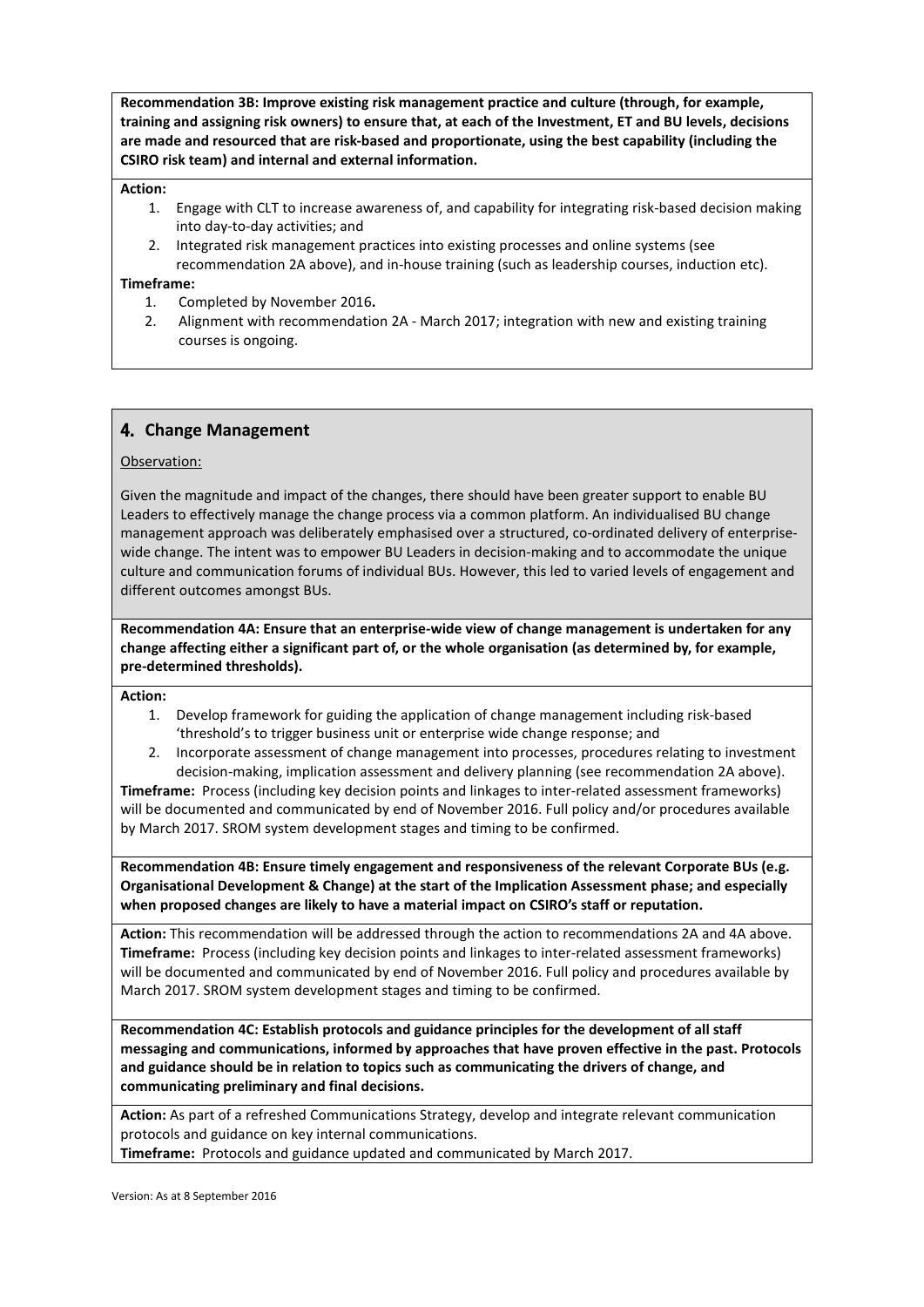# **5. External Stakeholder Engagement**

# Observation:

Given that its activities impact on many external stakeholders, CSIRO should have engaged external stakeholders early to take input and inform the decision first; and then subsequently to signal the direction ET was minded to take, in order to rally support, and when necessary, explain potential funding change decisions.

In this instance, such discussions would have increased stakeholders' confidence that decisions were well informed; and alerted CSIRO to the potential risks and implications of their consideration of investment decisions in the SPI process.

As a result, some external stakeholders (e.g. government partners) felt they could have been better engaged during the process, especially when decisions directly affected their investments and projects.

It should be noted that CSIRO's capacity for such early engagement in this instance was somewhat restricted by the compressed timeframe resulting from the second round of BU presentations to ET (i.e. the Deep Dives) and the leaking of confidential discussions.

**Recommendation 5A: Continue the work started to develop an external stakeholder engagement strategy (ESES) - including target stakeholder groups and protocols for engagement - to build trust in external stakeholders and support robust decisions or decision-making.**

#### **Action:**

- 1. Continue with the planned scoping and development of a CSIRO CRM syste
- 2. Further develop the CRM framework for key stakeholder groups (including BU Advisory Committees and Government – refer also to recommendation 5B below) and integrate with the implications assessment process including accountabilities and responsibilities for relationship leads. This action is also linked to the response to 2A above.

#### **Timeframe:**

- 1. SROM system development stages and timing to be confirmed.
- 2. Completed by March 2017.

**Recommendation 5B: Improve the understanding of the CLT in engaging Ministers, external government officials and other key external stakeholders, including through strengthening CSIRO's senior leadership presence in Canberra.**

**Action:** Continue the design of a program to support CLT with external engagement and engage Business Unit leadership teams to improve awareness and understanding of the co-ordinated approach to government. This will also be considered and addressed as part of the action for 1B above. **Timeframe:** Completed by December 2016